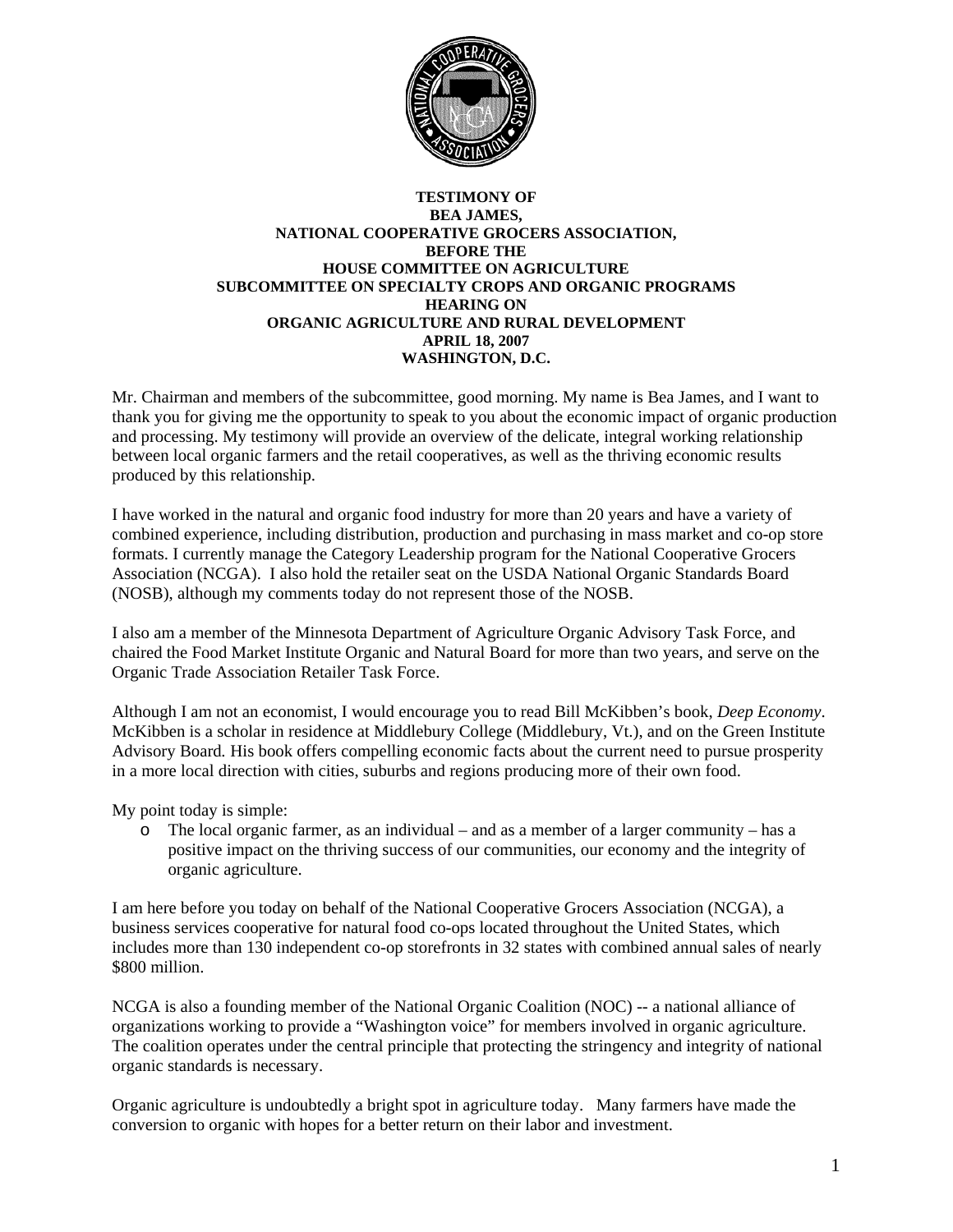This conversion is not an easy process, nor should it be. Organic agriculture is not merely a list of "dos" and "don'ts" that must be followed. It is a broader commitment to a system of production that uses nature as an ally to be fostered, not an enemy to be eradicated.

Despite the difficulties in making this shift, the rewards are great for those farmers, who truly make the commitment to do so…But the rewards for organic farmers are dependent on consumer acceptance and access to their product. And there's where the role of NCGA starts.

NCGA is working to provide markets for small, local sustainable and organic farmers. This partnership not only ensures consumers have a broad array of organic products available in their stores, but also makes sure the infrastructure of this symbiotic relationship is contributing to a thriving community of economic growth and development.

In a general survey conducted by the NCGA, we learned many of our co-ops are sourcing over 15 percent of their products from local producers. And as a group, the 12 Minneapolis/St. Paul area co-ops alone have estimated that almost 19 percent of their retail sales are from local purchases.

The NCGA works with thousands of local farmers and producers across North America, and we are proud that our co-op members have a first-name working relationship with them and their families. I would like to share with you three economic success stories to illustrate the symbiotic relationship between farm and community.

In New Prague, Minnesota, Dan Minar's third-generation farm is thriving, but this would not have happened without the co-op partnership. The Minar family farm goes as far back as 1926. Seven years ago the Minars decided to commit to sustainable agriculture and began selling their milk in glass jars to six co-ops in the Twin Cities area. In 2004, they became USDA-certified organic and today their Cedar Summit Farms products can be found in more than 90 retail outlets throughout the Midwest. As Dan Minar put it, "we would not be where we are today if it was not for the co-ops. Our sales started with them, and are successful because of them."

On the West coast, Judy and Paul Fuller operate Sweet Creek Foods, which produces pickles, fruit spreads and salsas for co-ops in Washington, Oregon and California. They started as a small, organic farm delivering pickles to just a few co-ops in Oregon. In 2004, the Fullers realized they needed help obtaining the supply of produce needed to process their products. The Fullers now support their neighboring rural, organic farms by purchasing from nine other families, who operate farms ranging from 20-50 acres.

Now, the Fullers provide unique and wholesome organic products to eight co-ops in Oregon, six in Washington and two in California. "We could buy organic strawberries from China and save a significant amount of money," said Paul Fuller, "but we believe in sustainability, and want to support our local organic farms. Our products are not only organic and local. They are sold locally at co-ops that are our neighbors. Many resources are saved in our method of production. We believe in that."

On the East coast, John and Joy Primmer have operated Windstone Farms since 1989. They started out with just a quarter of an acre growing a few vegetables for Wild Oats Co-op in Williamstown, Mass., Long story short, Wild Oats Co-op encouraged the Primmers to become certified organic, which they did. Over the years, the co-op met with them each winter to assess what sold as well as to discuss ideas for other products they might consider growing for the co-op.

Eighteen years later, the co-op purchases essentially all of the produce the Primmers can grow. Windstone Farms has expanded its tilled acreage to 21 acres, is getting more money for the crops they grow, and spends very little time or money on marketing.

These examples illustrate what is clearly a win-win-win situation for the farmers, the co-ops and their customers.